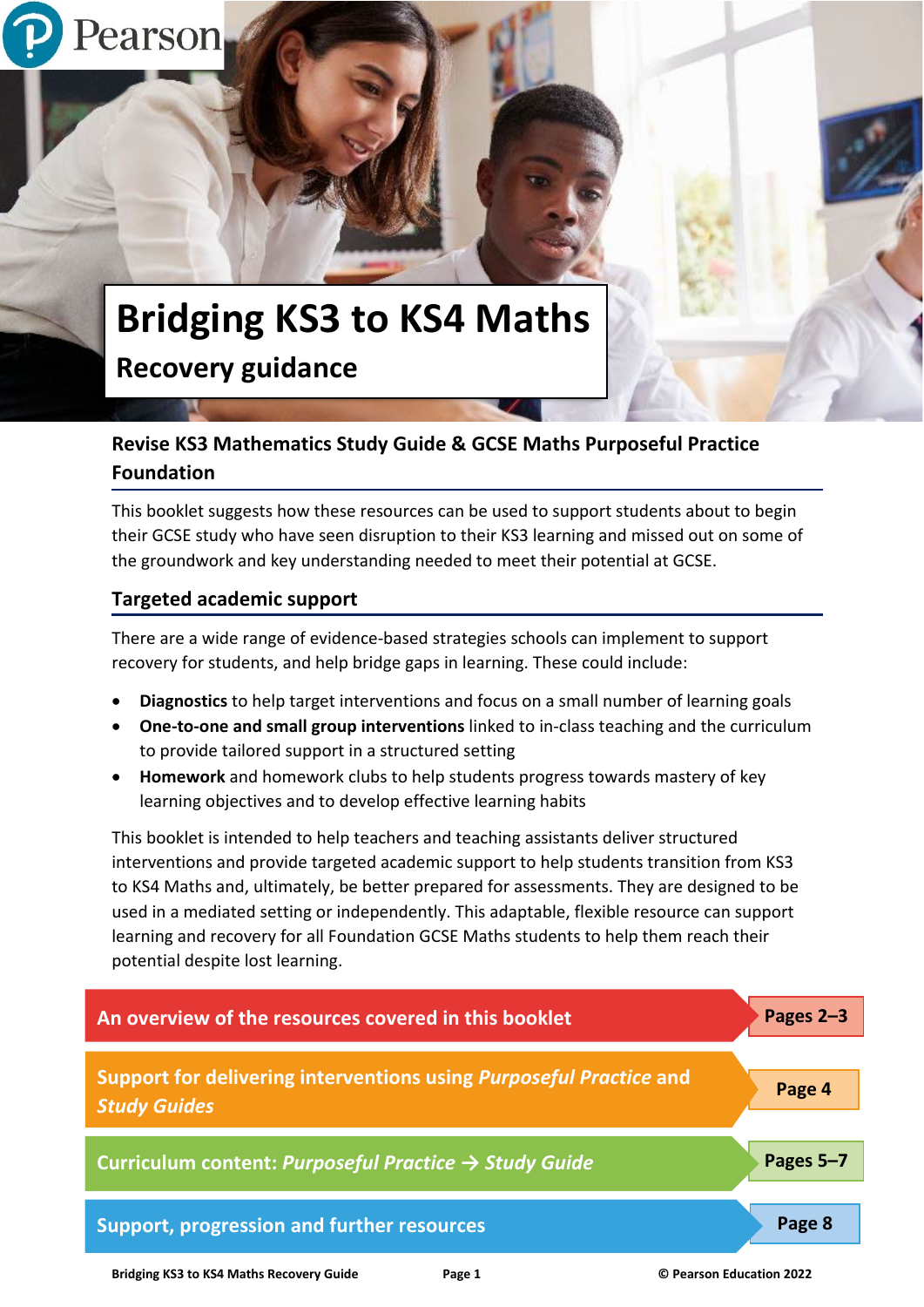

# **Revise Key Stage 3 Mathematics:** *Study Guide*

The study guide focuses on Key Stage 3 level material only and is designed to help students at the end of Key Stage 3 to:

- **Target** key skills, with a one-topic-per-page format
- **Track** their progress with at-a-glance checkboxes
- **Check** their understanding with worked examples
- **Develop** their technique with practice questions and full answers
- **Progress** towards the GCSE (9‒1) Maths Foundation course with problem-solving practice



Each topic page uses consistent features, so you and your students know what to expect.

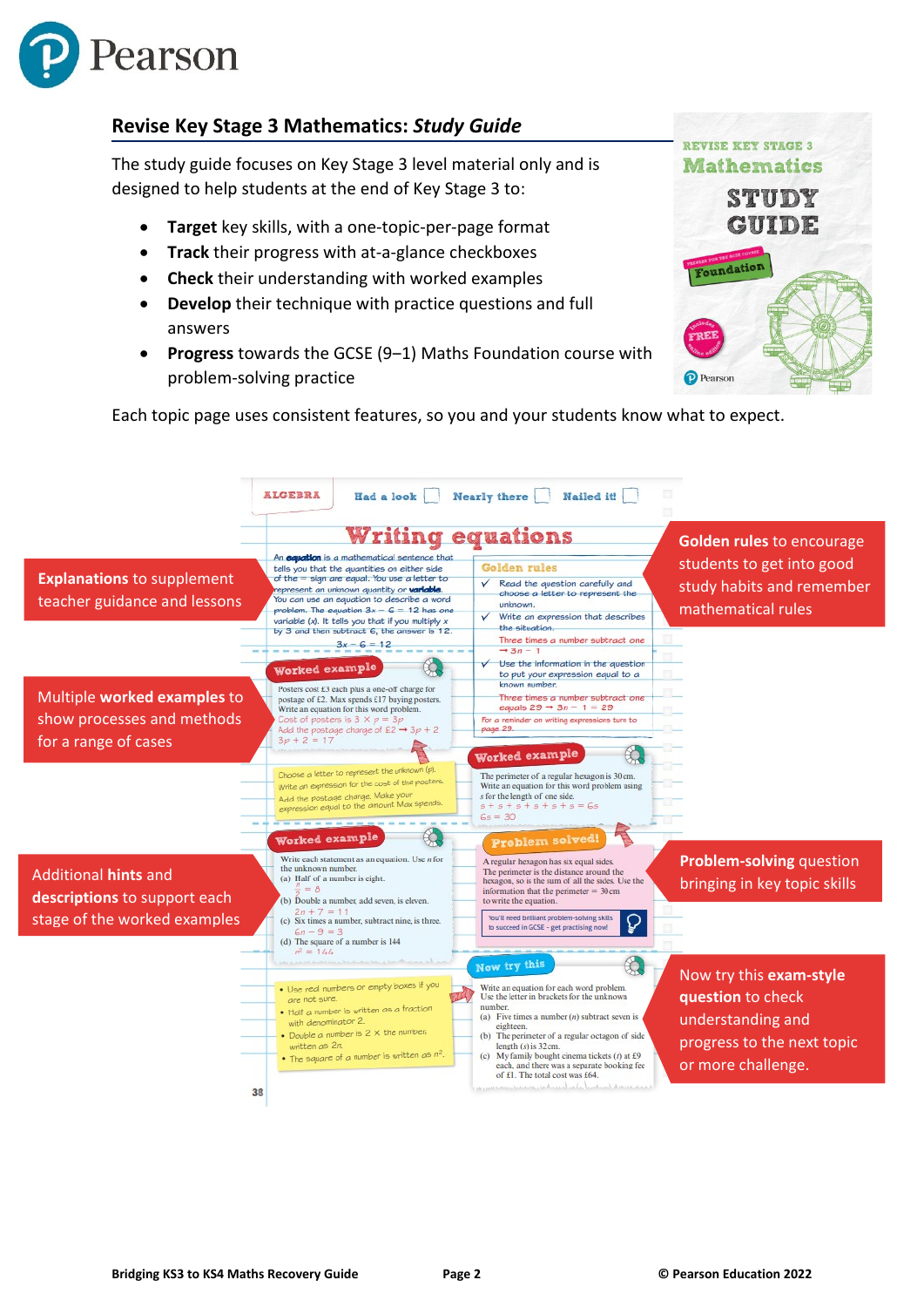

### **Purposeful Practice Book: Foundation**

This book covers the full Edexcel GCSE Maths Foundation curriculum, with a focus on building understanding of key concepts and developing mathematical confidence. There are hundreds of practice questions, including minimal variation, problem-solving, reasoning, exam practice and reflection.

The topics are split into short double-page spreads that follow the same format, so students know what to expect.

**Key points** at the beginning of each section remind students what they need to know.

#### **Key points**

- The priority of operations is: Brackets, Indices, Division and Multiplication, Addition and Subtraction. Adding and subtracting are inverse operations; multiplying and dividing are inverse operations. You can use inverse operations to check answers.
- Finding the square root is the inverse of finding the square.
- $\bullet$ Finding the cube root is the inverse of finding the cube.

There are 2–3 **Purposeful practice exercises** per section. Each Purposeful practice exercise helps develop understanding in one of three ways:

- Carefully crafted questions that are minimally varied throughout an exercise
- A mixture of minimally varied questions with small-stepped questions that get incrementally harder
- Questions where the skills required become incrementally harder

| $\triangle$ Purposeful practice 1                              |                                     |  |                                     |  |                                     |
|----------------------------------------------------------------|-------------------------------------|--|-------------------------------------|--|-------------------------------------|
| Calculate                                                      |                                     |  |                                     |  |                                     |
|                                                                | 1 $2 \times 4 + 8$                  |  | 2 $8 + 2 \times 4$                  |  | 3 $(8+2) \times 4$                  |
|                                                                | 4 $(8-2) \times 4$                  |  | 5 $8 - 2 \times 4$                  |  | 6 $-2 \times 4 + 8$                 |
|                                                                | 7 $\frac{8\times4}{2}$              |  | 8 $\frac{8}{2} \times 4$            |  | 9 $8 \times \frac{4}{2}$            |
|                                                                | 10 $\frac{8}{2} \times \frac{4}{2}$ |  | 11 $\frac{8}{4} \times \frac{4}{2}$ |  | 12 $\frac{8}{4} \times \frac{4}{4}$ |
| <b>Reflect and reason</b><br>Why do Q7-9 have the same answer? |                                     |  |                                     |  |                                     |
|                                                                |                                     |  |                                     |  |                                     |

Each short Purposeful practice exercise is followed by a thought-provoking **Reflect and reason** question. These questions help students to become aware of their own thinking and encourages them to notice the structure and relationships within their mathematical work.

**Problem-solving** practice at the end of each section allows students to apply the skills they have learnt in different contexts. The steps aren't always obvious, and students may need to apply different strategies.

For students with low confidence, you might suggest they work on only the first two problem-solving questions.

The sections end with an **Exam practice** question. These are based on real exam papers, so you may decide to wait until

#### **Problem-solving practice** 1 Use all the numbers 1, 2, 3, 4, 5, brackets and the operations  $+$  and  $\times$ . Write one calculation that gives the answer 29. 2  $7 + 5 \times 3 + 8 = 30$ Insert a pair of brackets to change the answer to 62. 3 Copy this  $3 \times 3$  grid. Write the numbers  $-4, -3, -2, -1, 0, 1, 2, 3, 4$  into the grid. Every row, column and diagonal should total 0. 4 Here are three poles. Pole A is equal in length to the sum of poles B and C. A is 18 m long. C is half the length of B.  $^{\circ}$ What is the length of C?  $\overline{\mathfrak{g}}$  $\sqrt{R}$ 5 Place the numbers 1, 7 and 8 in the boxes to make the calculation correct.  $\frac{2 \times (11 - \Box)}{\Box} = \Box$  $\Box$ 6 Sarah wants to find out how much it will cost to decorate her kitchen. A tin of paint costs £4. She needs 80 tins of paint. She says the paint will cost £20 because  $80 \div £4$  is £20. Is Sarah correct? Show your method.

students have progressed further with their GCSE course before they attempt these.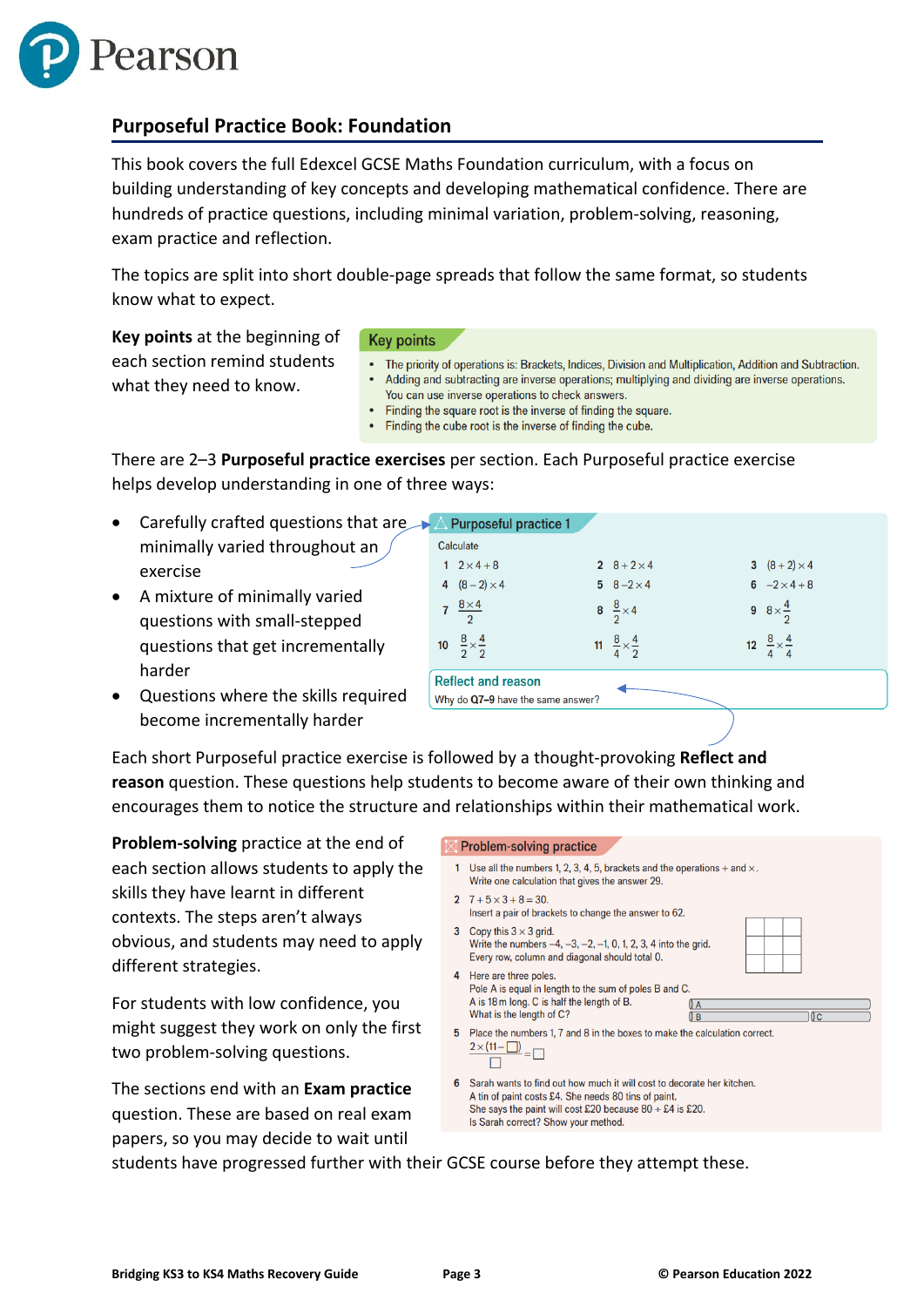

#### **Resources to support structured intervention**

One-to-one and small group structured interventions are very effective ways of improving student outcomes. They can be mediated by teachers, teaching assistants or other adults, and provide students with targeted support to reinforce in-class teaching and recover lost learning.

**Intervention sessions should typically be brief (20–30 minutes) and regular (3–5 times a week), and delivered over a set period of time, up to 10 weeks.** 

Below are two approaches for using these resources in this way.

#### **Suggested approach A: (Re)introduce with** *Study Guides***, reinforce with** *Purposeful Practice*

Allow two to four sessions per topic.

Students may have already met most of the topics from the *Study Guides*, but with varying degrees of stability of understanding. The descriptions, worked examples and sample questions make these *Study Guides* an ideal resource to remind students of concepts they might have met during their disrupted KS3 years. In sessions 1 to 2, use 2 to 4 pages of the study guide that are relevant to the topic. Reinforce these concepts in the next session with *Purposeful Practice*. If appropriate, spend the following session working on problem-solving.

#### **Example**



### **Suggested approach B: Develop understanding with** *Purposeful Practice***, reinforce at home with** *Study Guides*

Allow two sessions per topic.

Students may have been taught methods and concepts many times already. These intervention sessions can be used to develop their understanding of these concepts with the *Purposeful Practice* books. *Study Guides* can be used as homework to reinforce key concepts using the 'Now try this' questions.

#### **Example**

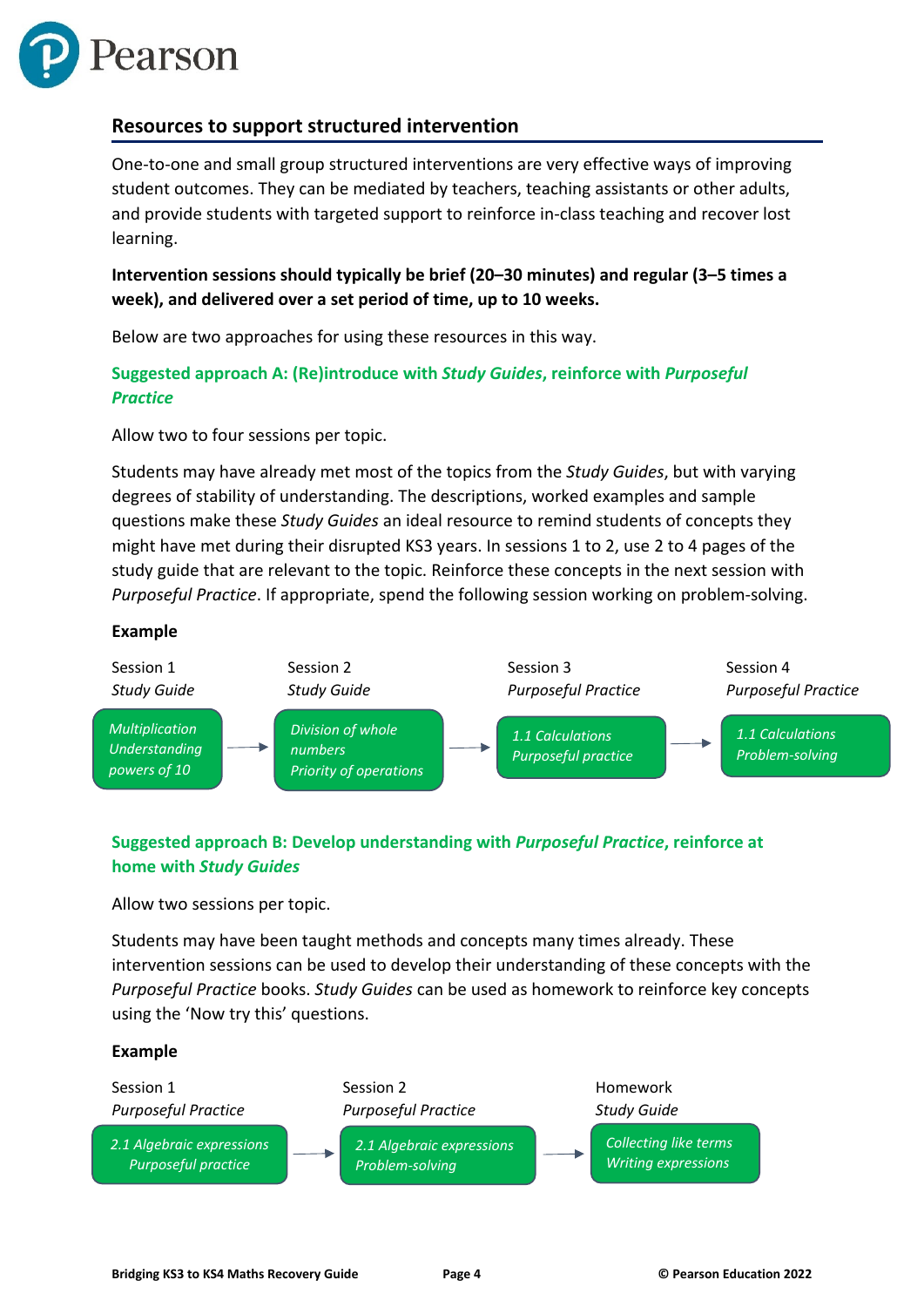

### **Curriculum content**

The table below maps the *Purposeful Practice* book content to each section of the *KS3 Study Guide* to help ensure students are best prepared to begin their GCSE course, despite lost learning.

Note that some areas do not appear at KS3 and so are shaded grey here. Your students may still be able to access this content, depending on their prior experience. There is guidance on the final page of this booklet for progressing to the Higher tier.

| <b>Purposeful Practice</b>            | <b>Study Guide</b>                            |
|---------------------------------------|-----------------------------------------------|
| 1 Number                              | <b>Number</b>                                 |
| 1.1 Calculations                      | Decimals                                      |
|                                       | Addition                                      |
|                                       | Subtraction                                   |
|                                       | Understanding powers of 10                    |
|                                       | Multiplication                                |
|                                       | Division of whole numbers                     |
|                                       | Negative numbers                              |
|                                       | Priority of operations                        |
|                                       | <b>Calculator buttons</b>                     |
| 1.2 Decimal numbers                   | Division with decimals                        |
| 1.3 Place value                       | Whole numbers                                 |
|                                       | Rounding                                      |
| 1.4 Factors and                       | Factors, multiples and primes                 |
| multiples                             | <b>HCF and LCM</b>                            |
| 1.5 Squares, cubes<br>and roots       | Squares, cubes and roots                      |
| 1.6 Index notation                    | More powers                                   |
|                                       | Standard form                                 |
| 1.7 Prime factors                     | Prime factors                                 |
| 2 Algebra                             | Algebra                                       |
| 2.1 Algebraic                         | Collecting like terms                         |
| expressions                           | Writing expressions                           |
| 2.2 Simplifying                       | Simplifying expressions                       |
| expressions                           | Indices                                       |
| 2.3 Substitution                      | Substitution                                  |
| 2.4 Formulae                          | Formulae                                      |
|                                       | Writing formulae                              |
| 2.5 Expanding<br>brackets             | <b>Expanding brackets</b>                     |
| 2.6 Factorising                       | Factorising                                   |
| 2.7 Using expressions<br>and formulae | Expression, equation, identify or<br>formula? |
|                                       | Speed, distance, time                         |

| 3 Graphs, tables and<br>charts        | <b>Statistics</b>             |
|---------------------------------------|-------------------------------|
| 3.1 Frequency tables                  | Averages and range            |
|                                       | Averages from tables          |
| 3.2 Two-way tables                    |                               |
| 3.3 Representing data                 | Analysing data                |
| 3.4 Time series                       |                               |
| 3.5 Stem and leaf<br>diagrams         | Stem and leaf diagrams        |
| 3.6 Pie charts                        | Pie charts                    |
|                                       | Writing a report              |
| 3.7 Scatter graphs                    | Scatter graphs                |
| 3.8 Line of best fit                  | Scatter graphs                |
| <b>4 Fractions and</b><br>percentages | <b>Number</b>                 |
| 4.1 Working with                      | Changing fractions            |
| fractions                             | Add and subtract fractions    |
| 4.2 Operations with<br>fractions      | <b>Fraction basics</b>        |
| 4.3 Multiplying<br>fractions          | Multiply and divide fractions |
| 4.4 Dividing fractions                | Multiply and divide fractions |
| 4.5 Fractions and<br>decimals         | Fractions, division, decimals |
| 4.6 Fractions and<br>percentages      | Equivalence                   |
| 4.7 Calculating<br>percentages 1      | Percentages                   |
| 4.8 Calculating                       | Number problem-solving        |
| percentages 2                         | Percentage change             |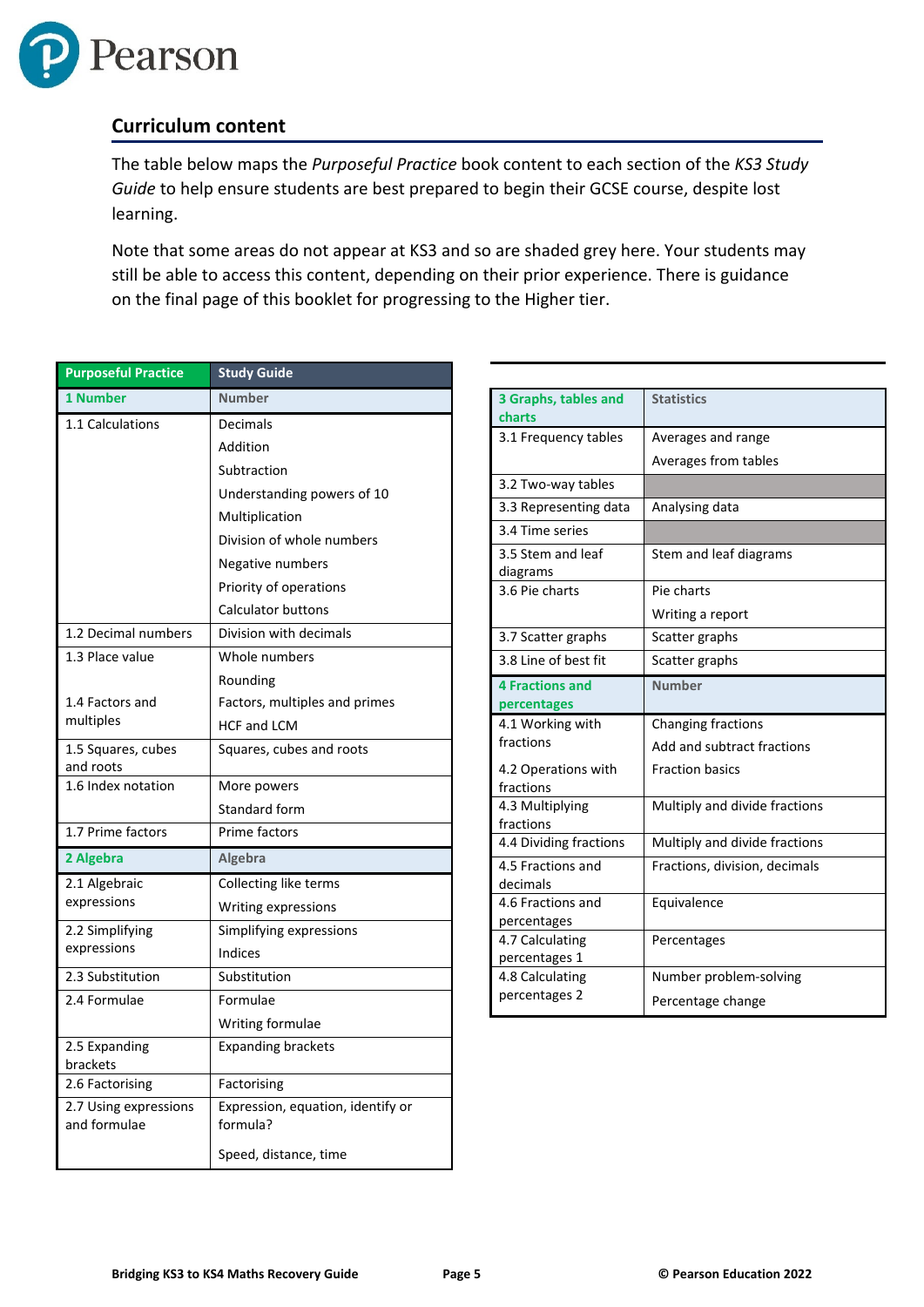

| <b>Purposeful Practice</b>                           | <b>Study Guide</b>                       |
|------------------------------------------------------|------------------------------------------|
| <b>5 Equations,</b><br>inequalities and<br>sequences | Algebra                                  |
| 5.1 Solving equations                                | Writing equations                        |
| 1                                                    | Solving simple equations                 |
| 5.2 Solving equations<br>2                           | Solving harder equations                 |
| 5.3 Solving equations<br>with brackets               | Solving harder equations                 |
| 5.4 Introducing<br>inequalities                      | Inequalities                             |
| 5.5 More inequalities                                |                                          |
| 5.6 Using formulae                                   | Formulae                                 |
| 5.7 Generating<br>sequences                          | Linear sequences                         |
| 5.8 Using the nth term<br>of a sequence              | The nth term                             |
| <b>6 Angles</b>                                      | <b>Geometry &amp; measures</b>           |
| 6.1 Properties of                                    | Measuring and drawing angles             |
| shapes                                               | Angles in polygons                       |
| 6.2 Angles in parallel                               | Angles 1                                 |
| lines                                                | Angles 2                                 |
| 6.3 Angles in triangles                              | Angles 2                                 |
| 6.4 Exterior and<br>interior angles                  | Angles in polygons                       |
| 6.5 More exterior and<br>interior angles             |                                          |
| 6.6 Geometrical<br>problems                          |                                          |
| <b>7 Averages and range</b>                          | <b>Statistics</b>                        |
| 7.1 Mean and range                                   | Averages and range                       |
| 7.2 Mode, median and<br>range                        | Averages from tables                     |
| 7.3 Types of average                                 | Averages from tables                     |
| 7.4 Estimating the<br>mean                           | Averages from tables                     |
| 7.5 Sampling                                         | Analysing data                           |
| 8 Perimeter, area and<br>volume 1                    | <b>Geometry and measures</b>             |
| 8.1 Rectangles,                                      | Area of rectangles and triangles         |
| parallelograms and<br>triangles                      | Area of parallelograms and<br>trapeziums |
| 8.2 Trapezia and                                     | Area of parallelograms and               |
| changing units                                       | trapeziums                               |
| 8.3 Area of compound<br>shapes                       | Compound shapes                          |
| 8.4 Surface area of 3D<br>solids                     |                                          |
| 8.5 Volume of prisms                                 | Volume                                   |
| 8.6 More volume and<br>surface area                  |                                          |
| 9 Graphs                                             | Algebra                                  |

| 9.1 Coordinates                       | Coordinates and midpoints                    |  |
|---------------------------------------|----------------------------------------------|--|
| 9.2 Linear graphs                     | Straight-line graphs                         |  |
| 9.3 Gradient                          | Gradient                                     |  |
| $9.4 y = mx + c$                      | $y = mx + c$                                 |  |
| 9.5 Real-life graphs                  | Real-life graphs                             |  |
| 9.6 Distance-time                     |                                              |  |
| graphs                                |                                              |  |
| 9.7 More real-life<br>graphs          |                                              |  |
| <b>10 Transformations</b>             | <b>Shape</b>                                 |  |
| 10.1 Translation                      | Translation                                  |  |
| 10.2 Reflection                       | Reflection                                   |  |
| 10.3 Rotation                         | Rotation                                     |  |
| 10.4 Enlargement                      | Enlargement                                  |  |
| 10.5 Describing                       | Enlargement                                  |  |
| enlargements                          |                                              |  |
| 10.6 Combining<br>transformations     |                                              |  |
|                                       |                                              |  |
| 11 Ratio and                          | <b>Ratio &amp; proportion</b>                |  |
| proportion<br>11.1 Writing ratios     | Ratios                                       |  |
| 11.2 Using ratios 1                   | Ratios                                       |  |
| 11.3 Ratios and                       | Metric measures                              |  |
| measures                              | Time                                         |  |
| 11.4 Using ratios 2                   |                                              |  |
| 11.5 Comparing using                  |                                              |  |
| ratios                                |                                              |  |
| 11.6 Using proportion                 | Proportion                                   |  |
| 11.7 Proportion and                   | Direct proportion                            |  |
| graphs<br>11.8 Proportion             | Proportion problem-solving                   |  |
| problems                              |                                              |  |
|                                       |                                              |  |
|                                       | Inverse proportion                           |  |
| 12 Right-angled<br>triangles          | <b>Geometry &amp; measures</b>               |  |
| 12.1 Pythagoras'                      | Pythagoras' theorem                          |  |
| theorem 1                             |                                              |  |
| $12.2 - 12.7$                         |                                              |  |
| Trigonometry<br><b>13 Probability</b> | Probability                                  |  |
| 13.1 Calculating                      | Probability                                  |  |
| probability                           |                                              |  |
| 13.2 Two events                       | Outcomes                                     |  |
| 13.3 Experimental                     | <b>Experimental probability</b>              |  |
| probability                           |                                              |  |
| 13.4 Venn diagrams                    | Probability diagrams                         |  |
| 13.5 Tree diagrams                    | Probability tree diagrams                    |  |
| 13.6 More tree<br>diagrams            | Mutually exclusive and independent<br>events |  |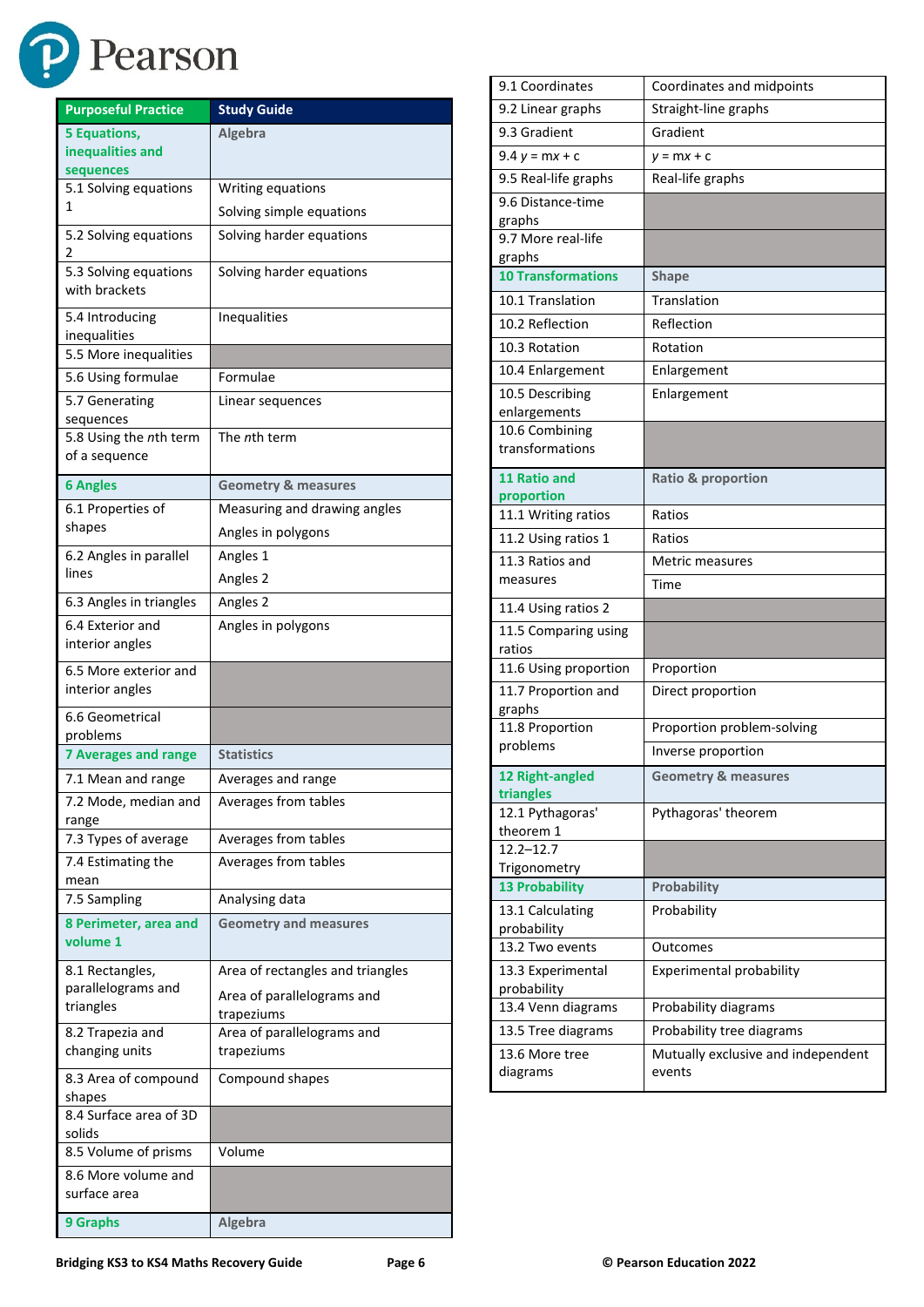

| <b>Purposeful Practice</b>                    | <b>Study Guide</b>               |
|-----------------------------------------------|----------------------------------|
| <b>15 Constructions, loci</b><br>and bearings | <b>Geometry &amp; measures</b>   |
| 15.1 3D solids                                | 3D shapes                        |
| 15.2 Plans and<br>elevations                  | Plans and elevations             |
| 15.3 Accurate                                 | Measuring and drawing angles     |
| drawings 1                                    | Drawing triangles                |
| 15.4 Scale drawings<br>and maps               | Maps and scales                  |
| 15.5 Accurate                                 |                                  |
| drawings 2                                    |                                  |
| 15.6 Constructions                            | Constructing perpendicular lines |
| 15.7 Loci and regions                         |                                  |
| 15.8 Bearings                                 |                                  |
| <b>16 Quadratic</b><br>equations and graphs   | Algebra                          |
| 16.1 Expanding double<br>brackets             | <b>Expanding double brackets</b> |
| 16.2 Plotting                                 | Plotting quadratic graphs        |
| quadratic graphs                              |                                  |
| 16.2-16.5 Quadratic                           |                                  |
| equations and graphs                          |                                  |

| 17 Perimeter, area<br>and volume 2                | <b>Geometry &amp; measures</b> |
|---------------------------------------------------|--------------------------------|
| 17.1 Circumference of<br>a circle 1               | Circumference                  |
| 17.2 Circumference of<br>a circle 2               |                                |
| 17.3 Area of a circle                             | Area of circles                |
| 17.4 Semicircles and<br>sectors                   | Circles problem-solving        |
| 17.5 Composite 2D<br>shapes and cylinders         | Shape problem-solving          |
| 17.6 Pyramids and<br>cones                        |                                |
| 17.7 Spheres and<br>composite solids              |                                |
| <b>18 Fractions, indices</b><br>and standard form |                                |
| 19 Congruence,<br>similarity and vectors          | <b>Shape</b>                   |
| 19.1 Similarity and<br>enlargement                | Congruent and similar shapes   |
| 19.2 More similarity                              |                                |
| 19.3 Using similarity                             |                                |
| 19.5 Congruence 2                                 |                                |
| 19.6 Vectors 1                                    |                                |
| 19.7 Vectors 2                                    |                                |
| 20 More algebra                                   |                                |

The tables above show the approximately 100 sections of the *Purposeful Practice* book. It is not expected that students will cover the full course as part of their small group intervention work.

Choose approximately 40 sections (or 5 chapters) that students need the most support with. To help with this decision, KS3-GCSE baseline assessments are available [here.](https://qualifications.pearson.com/en/news-policy/qualifications/edexcel-gcses/mathematics/support-for-maths-progression-from-key-stage-3-to-gcse-9-1.html) Alternatively, you may choose to discuss with each student the topics they feel least confident in, or you may already know specific topics they have missed.

The recommended approach for intervention is little and often. One approach is 4 half-hour sessions each week, over 10 weeks.

If time allows, it is a good idea to start with the number sections, regardless of their preassessment. A students' number sense and fluency are key to confidence in other areas of mathematics. A fresh look at the multiplicative rules for number will help them notice similarities when working with algebra, for example.

More Edexcel schemes of work, including 2 year, 3 year and 5 year routes are available at: [www.pearsonschoolsandfecolleges.co.uk/secondary/subjects/mathematics](http://www.pearsonschoolsandfecolleges.co.uk/secondary/subjects/mathematics-secondary/pearson-edexcel-gcse-9-1-mathematics#structure)[secondary/pearson-edexcel-gcse-9-1-mathematics#structure.](http://www.pearsonschoolsandfecolleges.co.uk/secondary/subjects/mathematics-secondary/pearson-edexcel-gcse-9-1-mathematics#structure)

For more information on recovery catch-up visit: **[pearsonschools.co.uk/recovery.](https://www.pearsonschoolsandfecolleges.co.uk/secondary/global-pages/secondary-funding-for-education-recovery?utm_source=pearson&utm_medium=print&utm_campaign=GBEDGS0322RECOV&utm_content=recoverypack)**